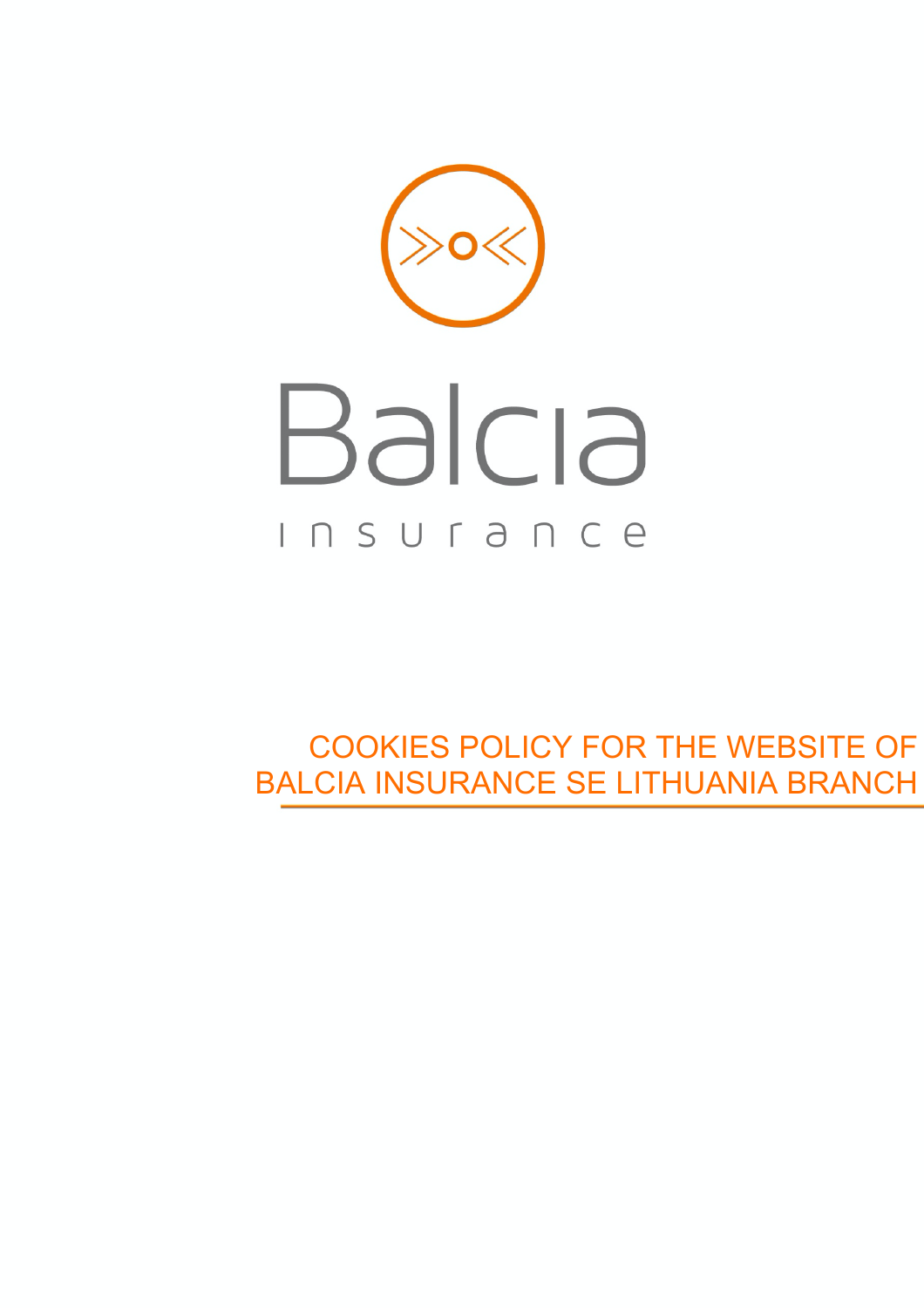# WHAT ARE COOKIES AND WHAT DO THEY DO?

We use cookies on Balcia's website to save time and make your browsing experience more efficient and enjoyable, as well as for analytical and marketing purposes.

Cookies are text files that are stored by the website in the browser's file directory of your computer or mobile device when you open the site. Each cookie includes the name of the website and a unique ID. Cookies operate like a memory of the website to help us to remember you and your preferences the next time you visit our website, for example, your selected language or region, so that you would not have to specify them each time anew.

Cookies also allow tracking the website visiting statistics, time spent on our website and what you do on our website (for example, which pages you visit and which buttons you click on), it helps us to understand what visitors like about our website and how we can make it more attractive for other visitors.

Cookies make the interaction between visitors and websites faster and easier. Without cookies, it would be very difficult for a website to remember the user's preferences or registration details for a future visit.

# HOW DO WE USE COOKIES?

On our website we use 'persistent' cookies that remain on your device until you erase them, or they expire, and the 'session' cookies – they will be erased when you close your internet browser.

We use cookies to personalize content and ads, to provide social media features, and to analyse our data traffic.

We use the following types of cookies:

### Necessary cookies

Necessary cookies are placed on our website by default. You can turn off these cookies on your device if you do not want us to use the necessary cookies, but it might impact your ability to browse our website. We need necessary cookies to help us run our website, and to help us detect any problems with it, as well as to remember our users while they are browsing our website. For example, we use a cookie that tracks your cookie privacy preferences so that we do not place analytics and advertising cookies if you do not want us to. This type of cookie will remain on your device even after you have stopped browsing the website so we can make sure we comply with our legal and regulatory obligations.

### Statistics and advertising cookies

These allow us to recognise and count the number of visitors to our website, and see how visitors browse our website, so we can understand how our website content is performing and improve it. We use third party cookies for this purpose.

Advertising and analytics cookies also allow us to see what pages and links you have visited so we can provide more relevant ads. We may share this information with third parties, such as Google, Facebook and LinkedIn, for the same purpose, they may combine this data with other information you provide to them or that they collect when you use their services.

Please see the table below for more detail on which cookies we use and why.

# WHAT COOKIES DO WE USE?

These are the cookies we use on our website and the purposes for which we use them:

| what information<br>stored<br>stores | Cookie name | Provider | What does it do | vpe ' | How long is it |
|--------------------------------------|-------------|----------|-----------------|-------|----------------|
|--------------------------------------|-------------|----------|-----------------|-------|----------------|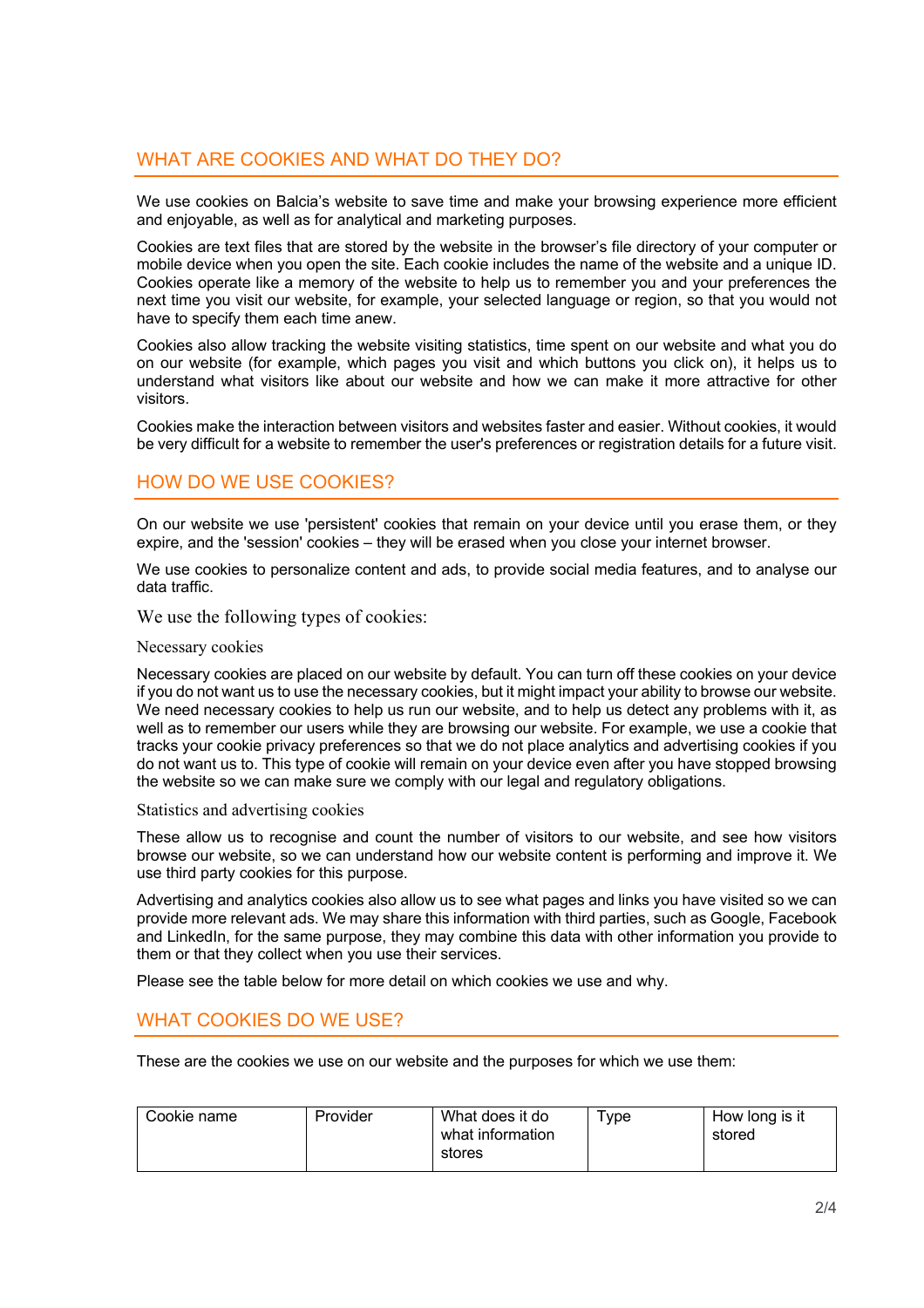### **Necessary**

Necessary cookies help make a website usable by enabling basic functions like page navigation and access to secure areas of the website. The website cannot function properly without these cookies.

| CookieConsent                                                                                                                                   | Balcia.lt | Stores the<br>user's<br>cookie<br>consent<br>state for the current<br>domain                                                                                  | <b>HTTP</b> | 1 year  |  |  |  |  |
|-------------------------------------------------------------------------------------------------------------------------------------------------|-----------|---------------------------------------------------------------------------------------------------------------------------------------------------------------|-------------|---------|--|--|--|--|
| cookielawinfo-<br>checkbox-necessary                                                                                                            | Balcia.lt | Determines whether<br>the user has<br>accepted the cookie<br>consent box.                                                                                     | <b>HTTP</b> | 1 year  |  |  |  |  |
| <b>Statistics</b>                                                                                                                               |           |                                                                                                                                                               |             |         |  |  |  |  |
| Statistic cookies help website owners to understand how visitors interact with websites by<br>collecting and reporting information anonymously. |           |                                                                                                                                                               |             |         |  |  |  |  |
| $\mathbf{g}$ a                                                                                                                                  | Google    | Registers a unique<br>ID that is used to<br>generate statistical<br>data on how the<br>visitor uses the<br>website.                                           | <b>HTTP</b> | 2 years |  |  |  |  |
| _gat                                                                                                                                            | Google    | Used by Google<br>Analytics to throttle<br>request rate                                                                                                       | <b>HTTP</b> | 1 day   |  |  |  |  |
| gid                                                                                                                                             | Google    | Registers a unique<br>ID that is used to<br>generate statistical<br>data on how the<br>visitor uses the<br>website.                                           | <b>HTTP</b> | 1 day   |  |  |  |  |
| collect                                                                                                                                         | Google    | Used to send data<br>to Google Analytics<br>about the visitor's<br>device and<br>behavior. Tracks<br>the visitor across<br>devices and<br>marketing channels. | Pixel       | Session |  |  |  |  |

## Google Analytics

We use Google Analytics on our website to improve the quality of the website content and tailor the content to your needs. Google Analytics is widely used traffic analytics tool that allows website owners to get deep and real time insight into how their site is being used, how much, and by whom. Google Analytics is like a map of our website that shows us how You behave when on our website. This gives us insight into our domain's performance and lets us optimize it. You can find more information on Google Analytics here: https://marketingplatform.google.com/about/analytics/terms/us/ .

Data that is collected with Google Analytics is transferred to, processed and stored by Google (United States of America (US)), US state authorities have access to this personal data, and Google may use this personal data for any of its own purposes. Data protection safeguard level in the US is not the same as in the European Union.